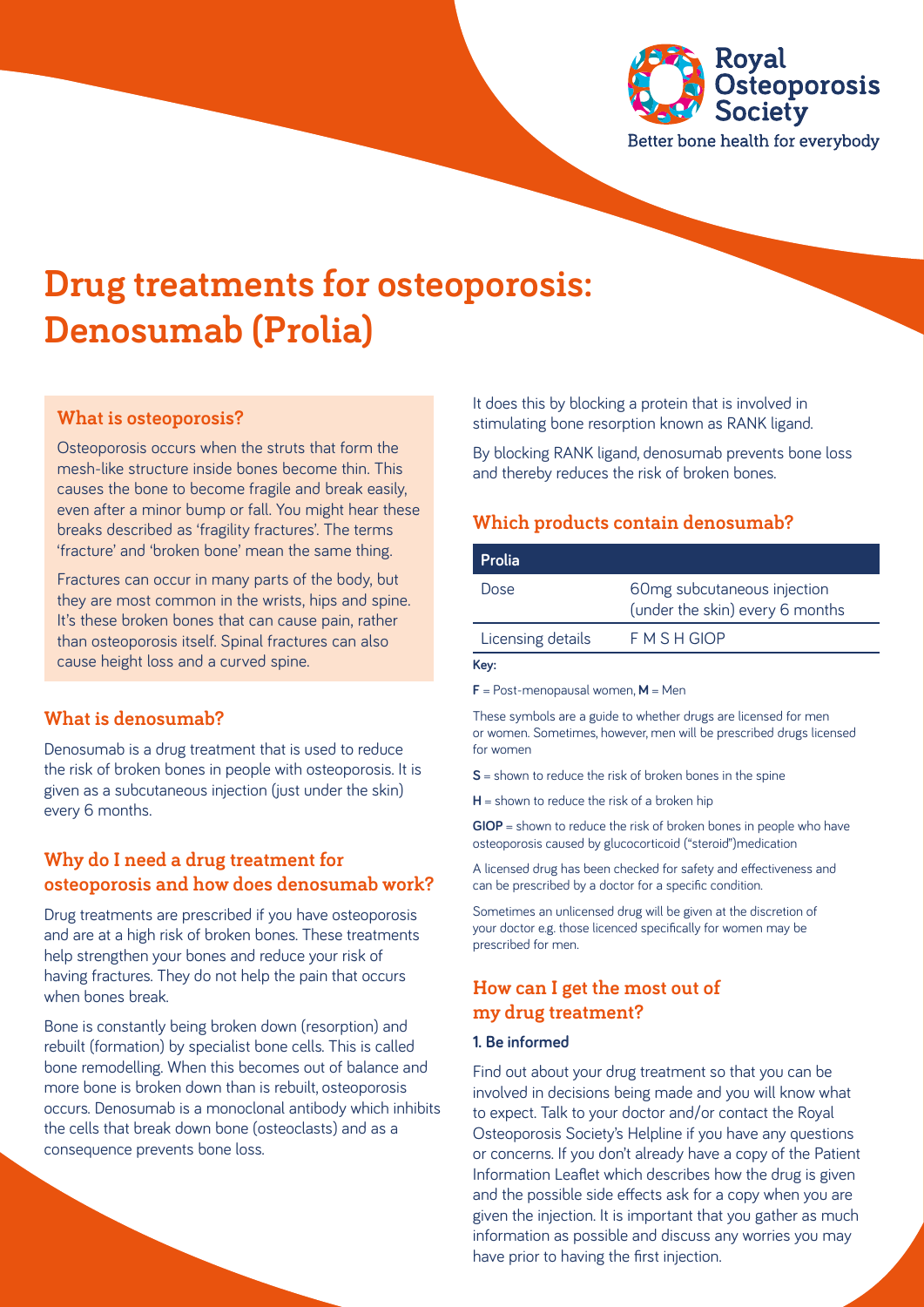#### **2. Make sure you have enough calcium and vitamin D**

It is important that you have adequate calcium and vitamin D whilst taking denosumab. Many people take these in supplement form if they are not able to get sufficient calcium from their diet or, in the case of vitamin D, safe sunlight exposure.

#### **3. Make sure denosumab is the treatment for you**

There are some conditions or situations which may mean denosumab is not suitable for you. These are:

- A low blood calcium level (hypocalcaemia). This must be corrected by an adequate intake of calcium and vitamin D before starting on denosumab as, very rarely, denosumab can cause blood calcium levels to drop significantly.
- A rare hereditary intolerance of fructose (a sugar found in fruit and vegetables).
- If you are pregnant or breastfeeding. (While only licensed for post-menopausal use, it is occasionally prescribed for younger women).

#### **4. Continue to take your treatment regularly and discuss with your doctor the plan for an alternative drug if denosumab is discontinued .**

The effects of denosumab wear off quickly 6 months after the last injection, and 'rebound fractures' of the spine have been reported in people who have stopped denosumab and haven't then received an alternative bone medicine.

Some people use denosumab for a decade or even longer, but there is no formal guidance about how long the course should be. It's considered good practice for your doctor to review your treatment after a few years and discuss what is best for you, based on your individual circumstances.

Usually, if denosumab is stopped, you will be prescribed another drug, such as a bisphosphonate, for at least a year to help keep your bones strong. If your risk of fracture is considered to be low you may not need another treatment, although a plan to monitor you would still be important.

Experts recommend that you are referred to a hospital specialist for assessment and advice if denosumab is going to be discontinued without a follow-on treatment.

Denosumab should not be confused with the bisphosphonates, alendronic acid, risedronate, ibandronate and zoledronic acid. These often stay in bones for several years, and may help to keep bones strong, even after you stop taking them. This is why pauses in treatment, or 'drug holidays', are sometimes recommended with bisphosphonates, but are NOT recommended with denosumab.

#### **5. Lead a healthy lifestyle to keep your bones strong**

Factors that can help to maintain healthy bones include a well-balanced diet with plenty of calciumrich foods, safe exposure to sunlight to obtain vitamin D, regular weight-bearing exercise, avoiding smoking, and keeping alcohol consumption within the recommended limits. If you've been diagnosed with osteoporosis and are taking a drug treatment, you may need to boost your calcium intake to around 1,000mg a day. Your doctor can prescribe calcium and vitamin D supplements if you need them.

#### **6. Reduce the risk of side effects**

As with any drug, there are potential side effects with denosumab. It is important to remember that:

- Most people will not experience side effects or if they do, they are short lived.
- Not all the symptoms you may read about online or see listed on the patient information leaflet are necessarily caused by the drug. Symptoms that have been reported by patients taking part in the research trials may be included as possible side effects even if they were seen in as many people who took the placebo (dummy treatment) as those taking denosumab. So, common conditions such as aches and pains, coughs, colds and urine infections will often be reported in this way and people may think they are due to their treatment. We can only be sure that such symptoms are likely to be caused by denosumab if they were seen in more patients treated with denosumab than with placebo. The symptoms overleaf are those that can be thought of as "true side effects"
- Some side effects (such as cataract and diverticulitis) were seen in one study in men using denosumab because of their prostate cancer treatment. These side effects were not seen in postmenopausal women using it for osteoporosis. It is therefore unclear whether these are true side effects.

If you are taking medications for other conditions it is important to establish that it is not these that are causing your side effects. Talk to your doctor who may be able to suggest ways of investigating this further. As this drug treatment is given as an injection twice a year, you may worry that you will experience side effects that you can do nothing about because the drug will stay in your body for a long time. While this is an understandable concern, side effects are generally short-lived.

If you experience these or any other symptoms that you think may be due to this medicine, speak with your doctor or pharmacist about other treatment options. As more research findings are published, more symptoms may be found to be 'true side effects', so information could change in the future.